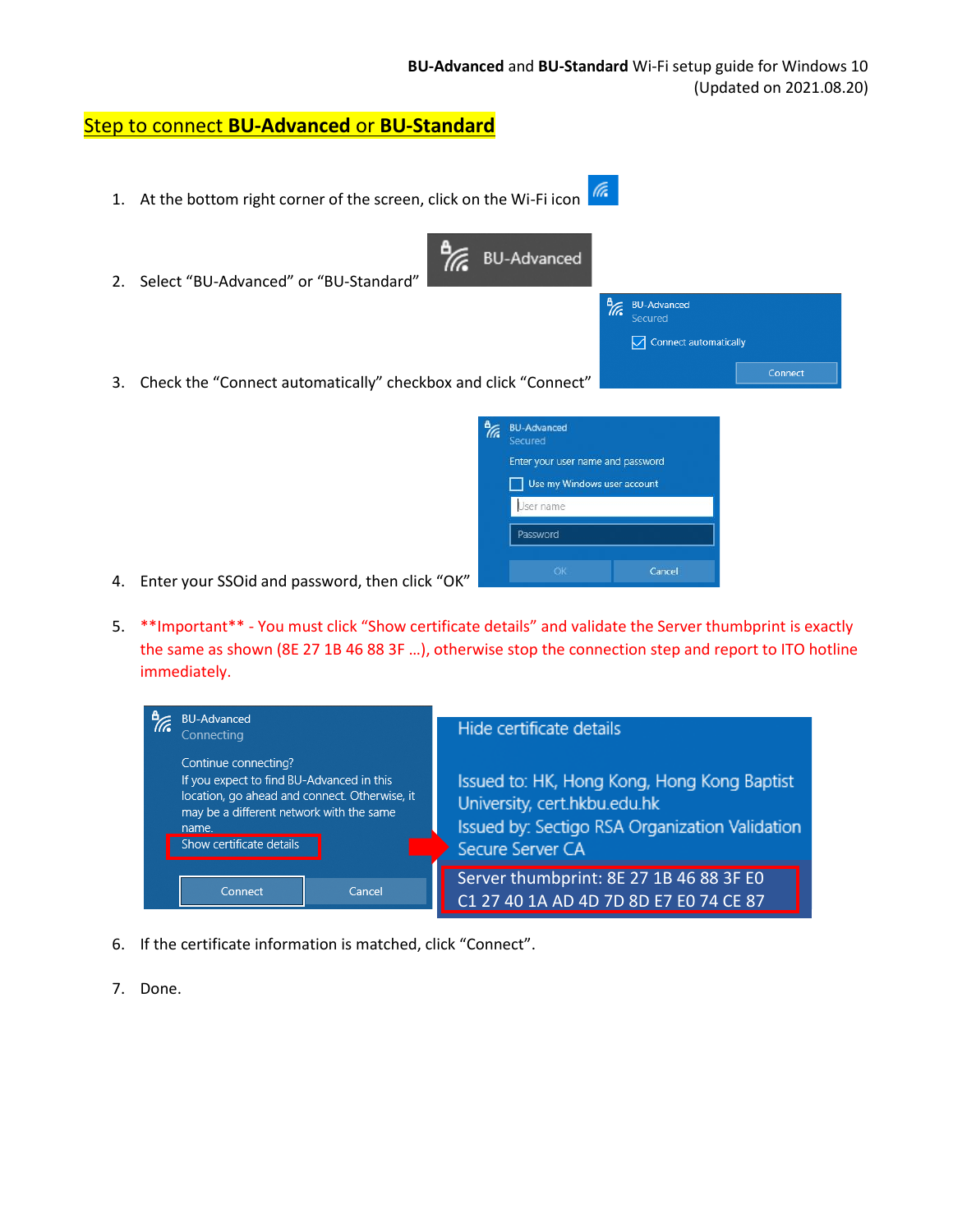| <b>Step to forget BU-Advanced or BU-Standard</b> |                                                                                                               |                                                 |                      |
|--------------------------------------------------|---------------------------------------------------------------------------------------------------------------|-------------------------------------------------|----------------------|
| Select the Start button<br>1 <sub>1</sub>        | తి<br>H  <br>Settings                                                                                         | Network & Internet<br>Wi-Fi, airplane mode, VPN | Wi-Fi<br>$\sqrt{6}$  |
| $\leftarrow$<br>Settings                         | $\Box$<br>$\times$<br>$\qquad \qquad -$                                                                       |                                                 |                      |
| Home<br>⋒                                        | Wi-Fi                                                                                                         |                                                 |                      |
| Find a setting<br>p.                             | Wi-Fi                                                                                                         |                                                 |                      |
| <b>Network &amp; Internet</b>                    | $\bigcirc$ On                                                                                                 |                                                 |                      |
| <sup>5</sup> Status                              | <b>A</b> <sup>BU-Advanced</sup><br><b>A</b> Connected, se<br>Connected, secured                               |                                                 |                      |
|                                                  | Show available networks                                                                                       |                                                 |                      |
| $6.$ Wi-Fi                                       | <b>Hardware properties</b>                                                                                    |                                                 |                      |
| 是 Ethernet<br>2.                                 | Manage known networks                                                                                         | <b>BU-Advanced</b>                              |                      |
| ு<br>Dial-up                                     | Random hardware addresses                                                                                     | lt.                                             | 3.                   |
| ⊗<br><b>VPN</b>                                  | Use random hardware addresses to make it harder for people to                                                 |                                                 | Forget<br>Properties |
| Airplane mode                                    | track your location when you connect to different Wi-Fi<br>networks. This setting applies to new connections. |                                                 |                      |
| Mobile hotspot<br>$(\varphi)$                    | Use random hardware addresses                                                                                 |                                                 |                      |
| <b>D</b> Proxy                                   | Off                                                                                                           |                                                 |                      |
|                                                  | Hotspot 2.0 networks                                                                                          |                                                 |                      |